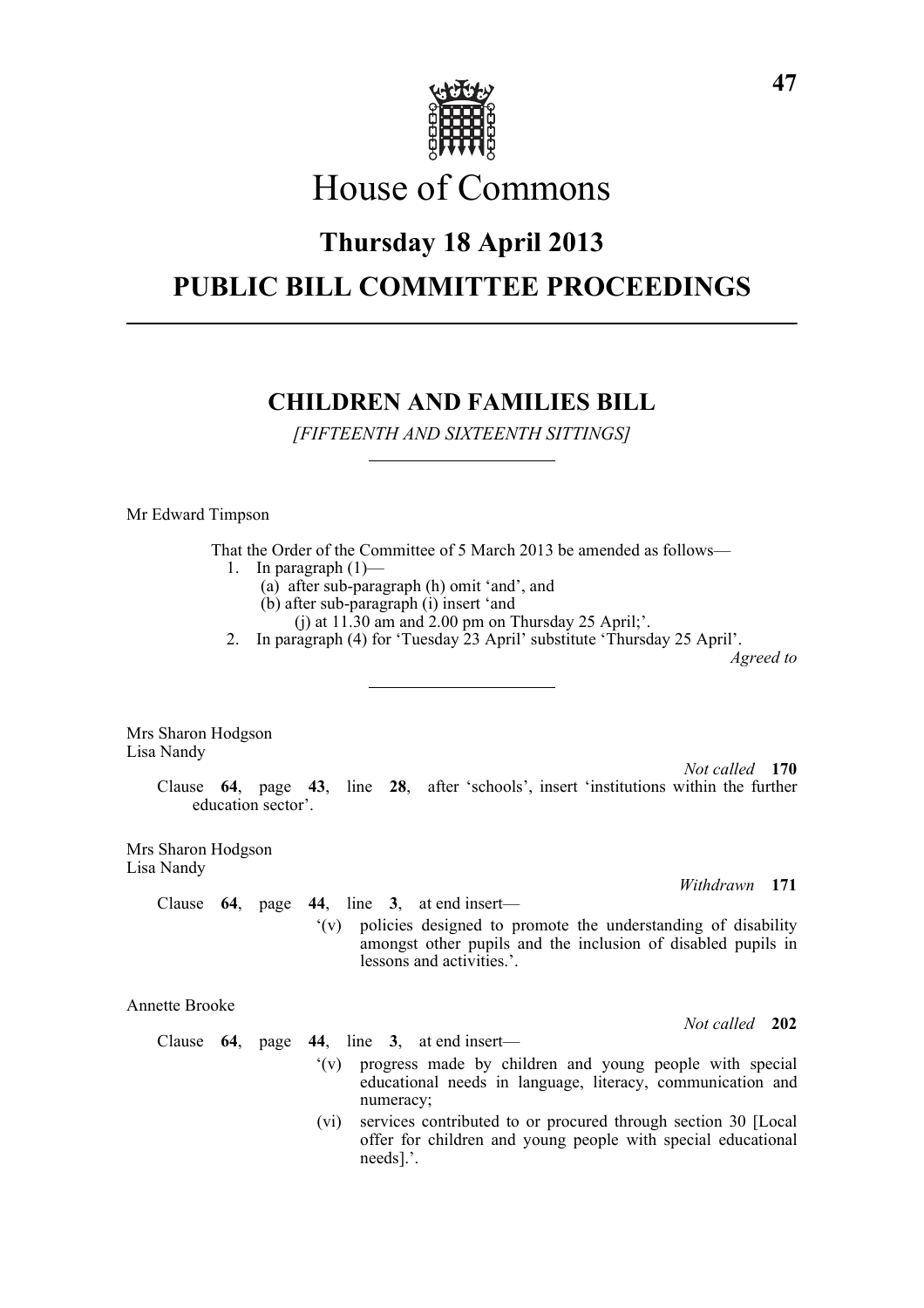*Clause agreed to.*

Mrs Sharon Hodgson Lisa Nandy *Withdrawn* **172** Clause **65**, page **44**, line **16**, leave out '19' and insert '25'. Mrs Sharon Hodgson Lisa Nandy *Withdrawn* **174** Clause **65**, page **44**, line **17**, at end insert— '(1A) Information collected and provided under subsection (2) should be published including local and regional breakdowns.'. Mrs Sharon Hodgson Lisa Nandy *Not called* **173** Clause **65**, page **44**, line **34**, leave out '19' and insert '25'. Mrs Sharon Hodgson Lisa Nandy *Not called* **176** Clause **65**, page **44**, line **39**, at end insert— '(4A) In exercising his duties under subsection (4), the Secretary of State shall— (a) invite comment on the content and format of published information; (b) publish the comments received and any subsequent responses, in the form of a report; and (c) provide an explanation of any year on year differences in the content and format of the published information in an accompanying document.'. Mrs Sharon Hodgson Lisa Nandy *Not called* **177** Clause **65**, page **45**, line **3**, leave out subsection (8). *Clause agreed to.* Mr Robert Buckland *Withdrawn* **207**

Clause **66**, page **45**, line **30**, leave out subsection (2) and insert— '(2) The Secretary of State must review and revise the code on a regular basis.'.

*Clause agreed to.*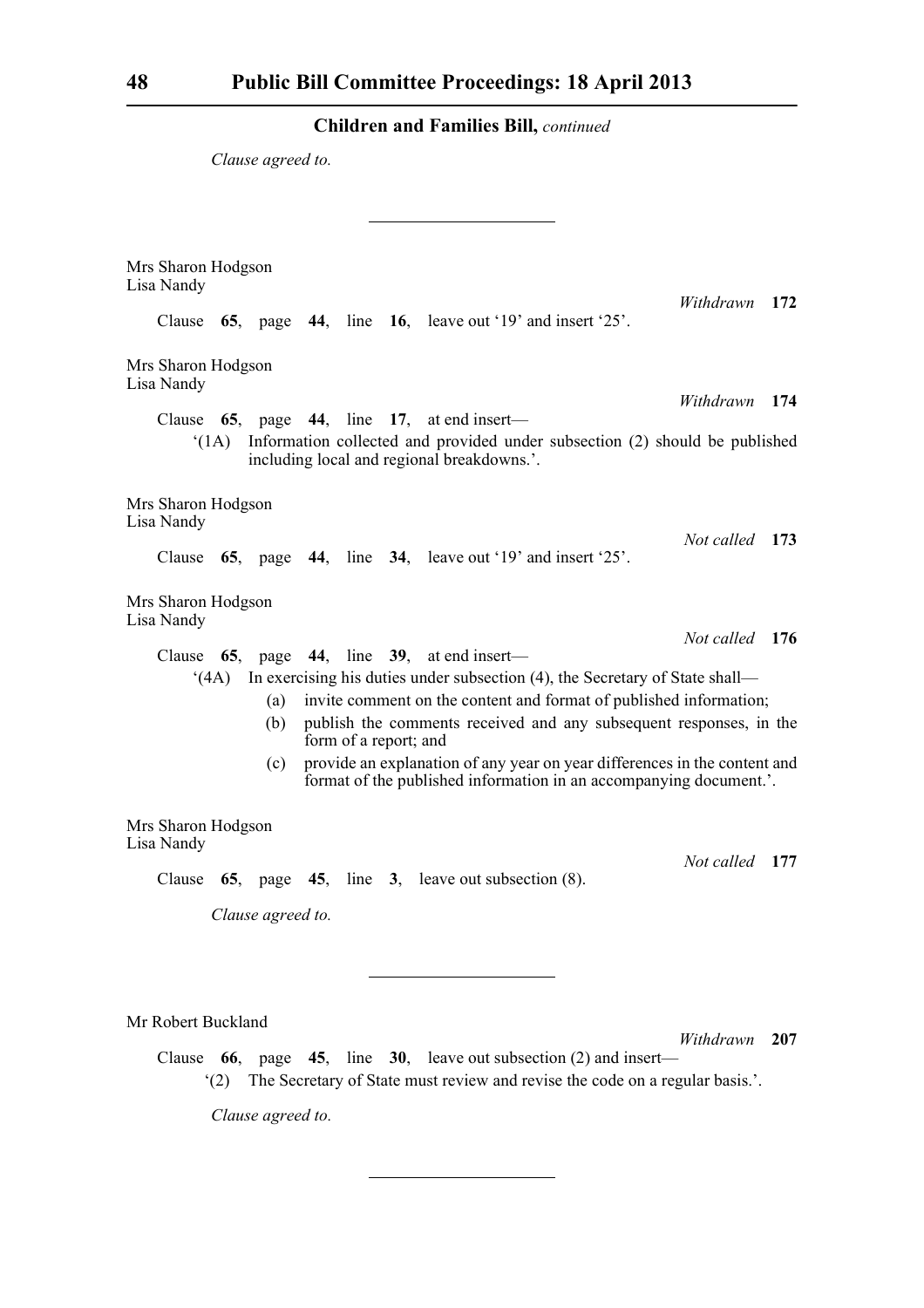| Mr Robert Buckland                                                                                                                                                                                                                                                                   |
|--------------------------------------------------------------------------------------------------------------------------------------------------------------------------------------------------------------------------------------------------------------------------------------|
| Withdrawn 208<br>Clause $67$ , page $46$ , line 1, leave out subsection (2) and insert—<br>The Secretary of State must consult those parties listed in section 66, subsection<br>(2)<br>(1), about the draft and must consider any representations made by them.'.                   |
| Mrs Sharon Hodgson<br>Lisa Nandy<br>Not called 180                                                                                                                                                                                                                                   |
| Clause 67, page 46, line 1, leave out 'such persons as the Secretary of State sees fit'<br>and insert 'publicly, for a period of not less than 90 days'.                                                                                                                             |
| Mrs Sharon Hodgson<br>Lisa Nandy<br>Not called 181                                                                                                                                                                                                                                   |
| Clause 67, page 46, line 2, leave out 'by them' and insert 'as part of that<br>consultation'.                                                                                                                                                                                        |
| Mr Robert Buckland<br>Withdrawn 209<br>Clause 67, page 46, line 3, leave out subsections (3) to (8) and insert—                                                                                                                                                                      |
| A code, or revision of a code, does not come into operation until the Secretary of<br>(3)<br>State by order so provides.                                                                                                                                                             |
| The power conferred by subsection (3) shall be made by statutory instrument.<br>(4)<br>An order bringing a code or revision of a code, into operation may not be made<br>(5)<br>unless a draft order has been laid before and approved by resolution of each<br>House of Parliament. |

- (6) When an order or draft of an order is laid, the code or revision of a code to which is relates must also be laid.
- (7) No order or draft of an order may be laid until the consultation required by subsection (2) has taken place.'.

*Clause agreed to.*

*Clause 68 agreed to.*

Mr Robert Buckland Mrs Sharon Hodgson

Page **47**, line **15**, leave out Clause 69.

*Clause agreed to on division.*

*Clauses 70 and 71 agreed to.*

*Not selected* **53**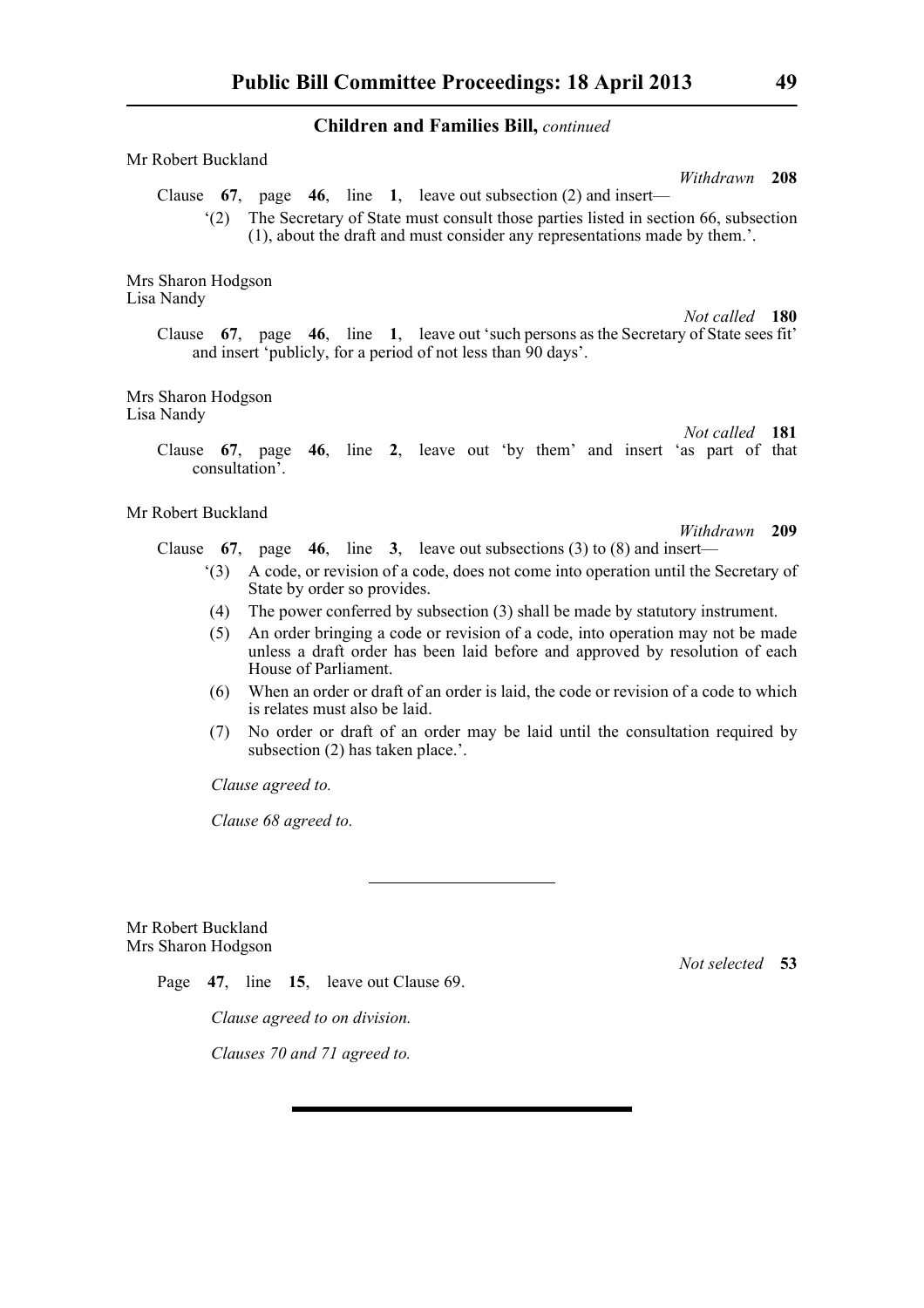| Mr Edward Timpson |  |  |                                                                          |
|-------------------|--|--|--------------------------------------------------------------------------|
|                   |  |  | Schedule 3, page 138, line 39, at end insert—                            |
|                   |  |  | $(1)$ (1) $\Omega$ assign 6 (monogroup solve also and special solve also |

- 'A1 (1) Section 6 (nursery schools and special schools) is amended as follows.
	- (2) Omit subsection (2).

Page **138**, line **36**, leave out Schedule 3.

- (3) In the title, omit "and special schools".
- A2 (1) Section 13 (general responsibility for education) is amended as follows.
	- (2) In subsection (3)(b) for "but under 25 and are subject to learning difficulty assessment" substitute "and for whom an EHC plan is maintained".
	- (3) Omit subsections (4) and (5).
- A3 In section 13A (duty to promote high standards and fulfilment of potential), in subsection (2)(b) for "but under 25 who are subject to learning difficulty assessment" substitute "and for whom an EHC plan is maintained".
- A4 (1) Section 15ZA (duty in respect of education and training for persons over compulsory school age: England) is amended as follows.
	- (2) In subsection (1) for "but under 25 and are subject to learning difficulty assessment" substitute "and for whom an EHC plan is maintained".
	- (3) In subsection (3)(b) after "learning difficulties" insert "or disabilities".
	- (4) In subsections (6) and (7) after "learning difficulty" insert "or disability".
	- (5) For subsection (9) substitute—
		- "(9) The duty in subsection (1) does not apply in relation to persons in a local authority's area who are subject to a detention order."
- A5 In section 15A (powers in respect of education and training for 16 to 18 year olds), in subsection (3) for the words from "a local authority" to the end substitute "—
	- (a) a local authority in England must in particular have regard to the needs of persons with learning difficulties or disabilities (within the meaning of section  $15ZA(6)$  and  $(7)$ );
	- (b) a local authority in Wales must in particular have regard to the needs of persons with learning difficulties (within the meaning of section 41(5) and (6) of the Learning and Skills Act 2000)."
- A6 In section 15B (functions in respect of education for persons aged over 19), in subsection (3) for the words from "a local authority" to the end substitute "-
	- (a) a local authority in England must in particular have regard to the needs of persons with learning difficulties or disabilities (within the meaning of section  $15ZA(6)$  and  $(7)$ );
	- (b) a local authority in Wales must in particular have regard to the needs of persons with learning difficulties (within the meaning of section 41(5) and (6) of the Learning and Skills Act 2000)."
- A7 In section 18A (provision of education for persons subject to youth detention), in subsection  $(2)$ -
	- (a) in paragraph (b) omit "or learning difficulties (within the meaning of section  $15ZA(6)$  and  $(7)$ ", and
	- (b) after that paragraph insert—

Mr Robert Buckland

*Agreed to* **227**

*Not selected* **225**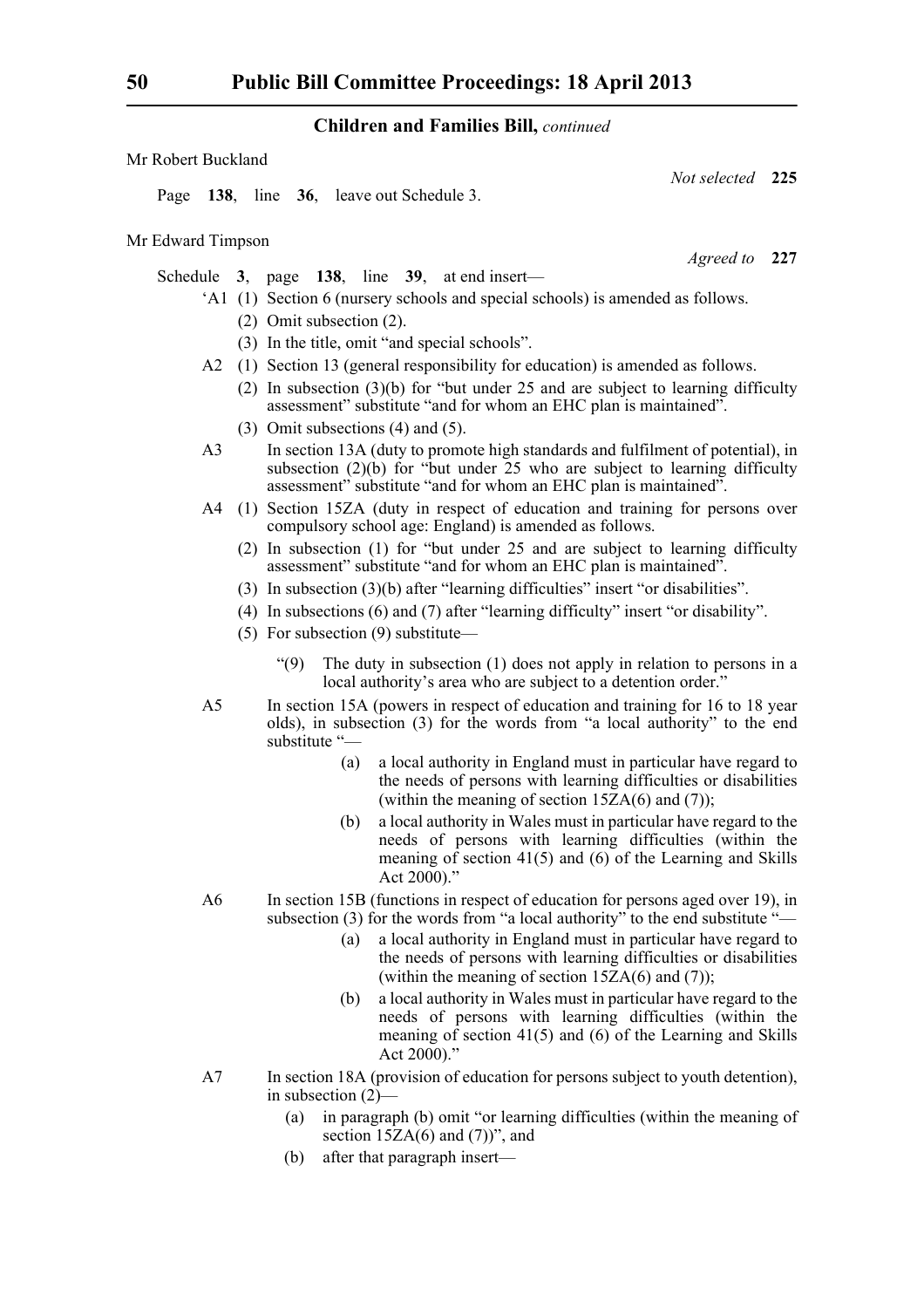- "(ba) in the case of a local authority in England, any learning difficulties or disabilities (within the meaning of section  $15ZA(6)$  and (7)) the persons may have;
- (bb) in the case of a local authority in Wales, any learning difficulties (within the meaning of section 41(5) and (6) of the Learning and Skills Act 2000) the persons may have;".'.

## Mr Edward Timpson

Schedule **3**, page **139**, leave out lines 5 to 8.

## Mr Edward Timpson

Schedule **3**, page **139**, line **8**, at end insert—

- '2A (1) Section 312 (meaning of "special educational needs" and "special educational provision" etc) is amended as follows.
	- (2) In subsections (1) and (2), after "child" insert "in the area of a local authority in Wales".
	- (3) In subsection (3A)—
		- (a) in paragraph  $(a)$ 
			- (i) omit "15ZA", and
			- (ii) for ", 15B and 507B" substitute "and 15B", and
		- (b) in paragraph (b), before "determining" substitute "a local authority in Wales".
	- (4) In subsection (4), after ""special educational provision"" insert ", in relation to a child in the area of a local authority in Wales,".'.

## Mr Edward Timpson

Schedule **3**, page **139**, line **9**, leave out paragraph 3 and insert—

- '3 (1) Section 313 (code of practice) is amended as follows.
	- (2) In subsections (1) and (4) for "Secretary of State" substitute "Welsh Ministers".
	- (3) In subsection  $(5)$ 
		- (a) after "means" insert "the Special Educational Needs Tribunal for Wales.", and
		- (b) omit paragraphs (a) and (b).
- 3A (1) Section 314 (making and approval of code) is amended as follows.
	- (2) In subsection (1)—
		- (a) for "Secretary of State proposes" substitute "Welsh Ministers propose", and
		- (b) for "he" substitute "they".
		- (3) In subsection (2)—
			- (a) for "Secretary of State" substitute "Welsh Ministers",
			- (b) for "he thinks" substitute "they think", and
			- (c) for "them" substitute "those persons".
	- (4) For subsection (3) substitute—

*Agreed to* **228**

*Agreed to* **229**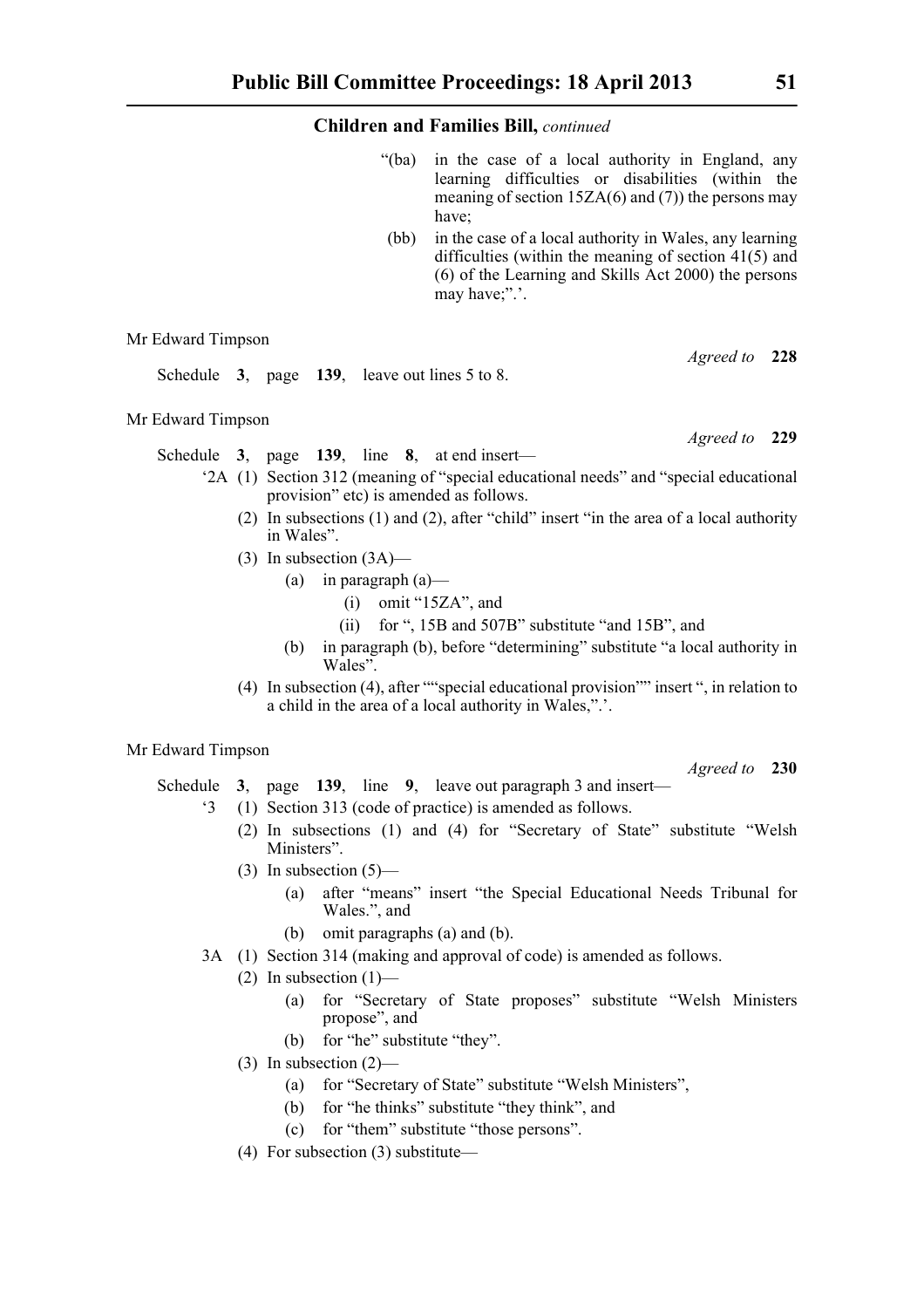- "(3) If the Welsh Ministers determine to proceed with the draft (either in its original form or with such modifications as they think fit) they shall lay it before the National Assembly for Wales."
- (5) In subsection  $(4)$ 
	- (a) for "each house, the Secretary of State" substitute "the National Assembly for Wales, the Welsh Ministers", and
	- (b) for "the Secretary of State may" substitute "the Welsh Ministers may".'.

## Mr Edward Timpson

Schedule **3**, page **139**, line **14**, at end insert—  $^{\circ}$ () In subsection (2) — (a) in paragraph (a), for sub-paragraph (ii) substitute—

"(ii) the governing body of the school or, if the

- school is in England, its head teacher,", and
- (b) in paragraph (c), for sub-paragraph (ii) substitute—
	- "(ii) the governing body of the school or, if the school is in England, its head teacher,".'.

Mr Edward Timpson

Schedule **3**, page **139**, line **16**, leave out 'National Assembly for Wales' and insert 'Welsh Ministers'.

## Mr Edward Timpson

## *Agreed to* **233** Schedule **3**, page **139**, line **18**, leave out sub-paragraph (3) and insert— '() In subsection (10)—

- (a) omit ", in relation to Wales,", and
- (b) for "National Assembly for Wales" substitute "Welsh Ministers".'.

#### Mr Edward Timpson

Schedule **3**, page **139**, line **18**, at end insert—

- '4A In section 317 (duties of governing body or local authority in relation to pupils with special educational needs), in subsection (5)—
	- (a) after "foundation special school shall" insert "include special needs information in the report prepared under section  $30(1)$  of the Education Act 2002 (governors' report).", and
	- (b) omit paragraphs (a) and (b).
- 4B (1) Section 318 (provision of goods and services in connection with special educational needs) is amended as follows.
	- (2) Omit subsections (3) and (3A).
	- (3) In subsection (3B) omit "in Wales" (in the first place it occurs).
	- (4) In consequence of the repeal made by sub-paragraph (2)—
		- (a) in Schedule 30 to the School Standards and Framework Act 1998 omit paragraph 75(4),
		- (b) in the Education Act 2002, in section 194 omit subsection (2)(a), and
		- (c) in Schedule 2 to the Childcare Act 2006, omit paragraph 21.

*Agreed to* **231**

*Agreed to* **232**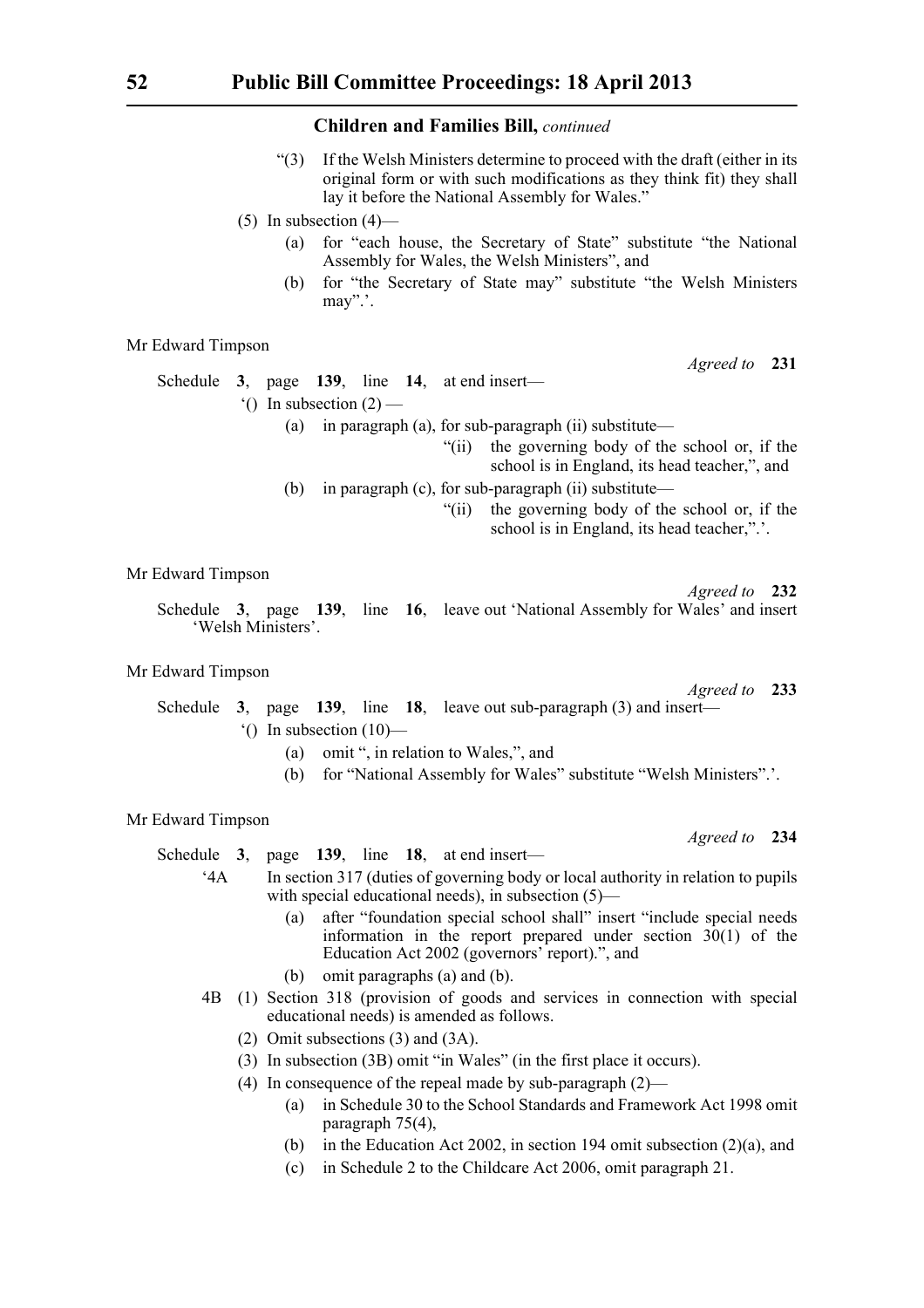- 4C In section 326 (appeal against contents of statement), in subsection (4)(c) for the words from "in the case" to "in the proceedings" substitute "in the proceedings the child has proposed the school".
- 4D (1) Section 326A (unopposed appeals) is amended as follows.
	- (2) In subsection (1), for paragraph (a) substitute—
		- "(a) the parent of a child, or a child, has appealed to the Tribunal under section 325, 328, 329 or 329 $\widehat{A}$  or paragraph 8(3) of Schedule 27 against a decision of a local authority, and".
	- (3) In subsection (6)—
		- (a) after "regulations made" insert "by the Welsh Ministers", and
		- (b) omit paragraphs (a) and (b).
- 4E (1) Section 328A (appeal against determination of local authority in England not to amend statement following review) is repealed.
	- (2) In consequence of the repeal made by sub-paragraph (1), section 2 of the Children, Schools and Families Act 2010 is repealed.
- 4F (1) Section 329A (review or assessment of educational needs at request of responsible body) is amended as follows.
	- (2) In subsection  $(14)$ 
		- (a) after ""Relevant early years education"" insert "has the same meaning as it has (in relation to Wales) in section 123 of the School Standards and Framework Act 1998 except that it does not include early years education provided by a local authority at a maintained nursery school.", and
		- (b) omit paragraphs (a) and (b).
	- (3) In subsection  $(15)$ 
		- (a) omit ", in relation to Wales,", and
		- (b) for "National Assembly for Wales" substitute "Welsh Ministers".
	- (4) In consequence of the amendments made by sub-paragraph (2), in paragraph 22 of Schedule 2 to the Childcare Act 2006, omit sub-paragraph (4).
	- (5) Until the coming into force in relation to Wales of the amendments made by paragraph 22(2) and (3) of Schedule 2 to the Childcare Act 2006, section 329A of EA 1996 has effect as if for subsection (14) (as amended by sub-paragraph (2)) there were substituted—
		- "(14) "Relevant nursery education" has the same meaning as in section 123 of the School Standards and Framework Act 1998, except that it does not include nursery education provided by a local authority at a maintained nursery school."
- 4G (1) Section 332ZA (right of a child to appeal to the Welsh Tribunal) is amended as follows.
	- (2) In subsection (1) omit "Welsh".
	- (3) In the title omit "Welsh".
- 4H In section 332ZB (notice and service of documents on a child in relation to an appeal by the child), in subsection (1) omit "in Wales".
- 4I (1) Section 332ZC (case friends—Wales) is amended as follows.
	- (2) In subsection (1), in paragraph (a) omit "in Wales".
	- (3) In subsection (3), in paragraph (a) omit "Welsh".
	- (4) In the title, omit "—Wales".
- 4J (1) Section 332A (advice and information for parents—England) is repealed.
	- (2) In consequence of the repeal made by sub-paragraph (1), section 2 of the Special Educational Needs and Disability Act 2001 is repealed.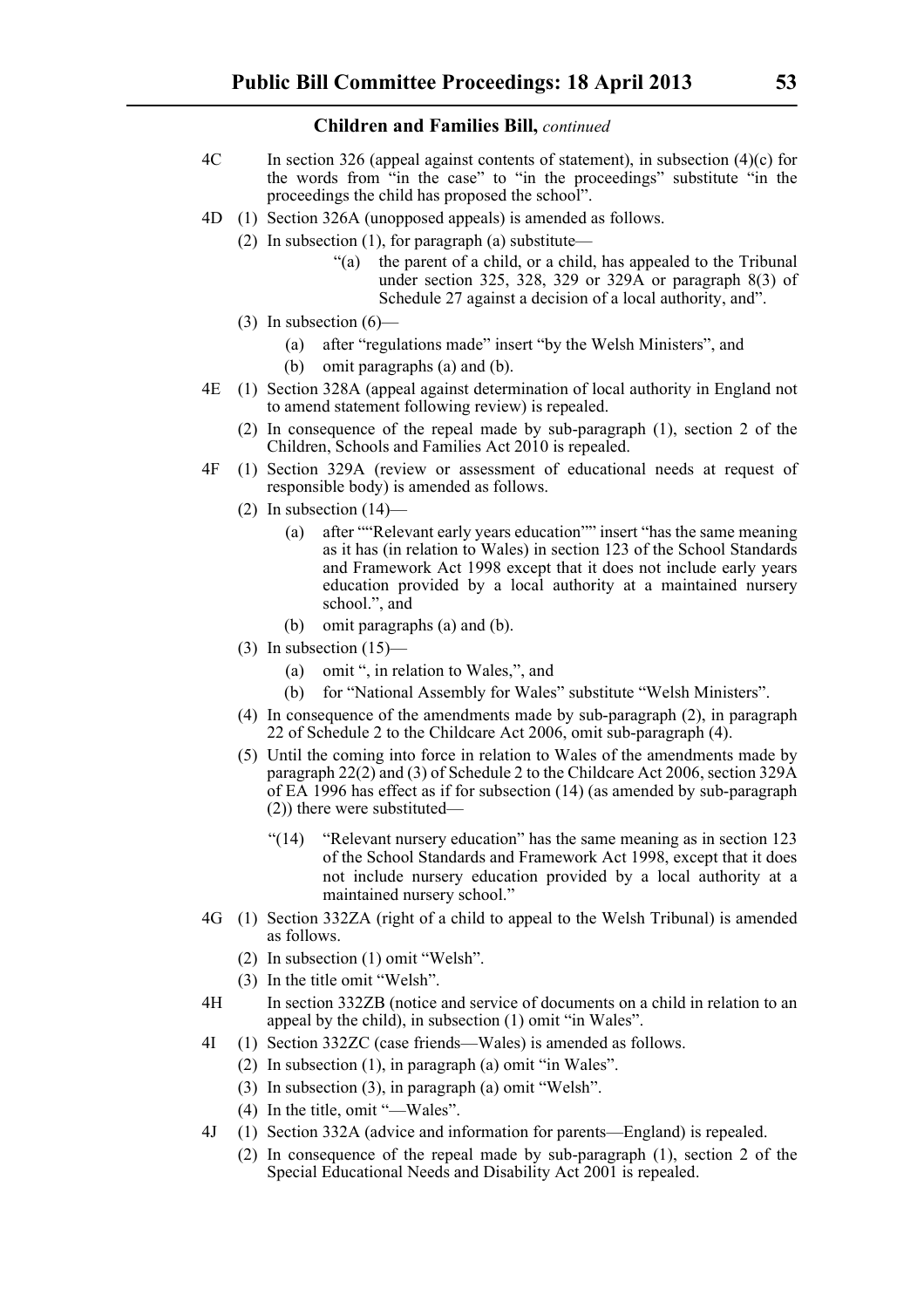- (3) The repeals made by sub-paragraphs (1) and (2) do not affect the application for the time being of section 332A to certain local authorities in Wales by virtue of article 4(a) of the Education (Wales) Measure 2009 (Commencement No 3 and Transitional Provisions) Order 2012 (SI 2012/320).
- 4K (1) Section 332AA (advice and information— Wales) is amended as follows.
	- (2) In subsection (1) omit "in Wales".
	- (3) In the title, omit "— Wales".
- 4L (1) Section 332B (resolution of disputes—England) is repealed.
	- (2) In consequence of the repeal made by sub-paragraph (1), section 3 of the Special Educational Needs and Disability Act 2001 is repealed.
	- (3) The repeals made by sub-paragraphs (1) and (2) do not affect the application for the time being of section 332B to certain local authorities in Wales by virtue of article 4(b) of the Education (Wales) Measure 2009 (Commencement No 3 and Transitional Provisions) Order 2012 (SI 2012/320).
- 4M (1) Section 332BA (resolution of disputes—Wales) is amended as follows.
	- (2) In subsections (1) and (2) omit "in Wales".
	- (3) In the title, omit "—Wales".
- 4N (1) Section 332BB (independent advocacy services—Wales) is amended as follows.
	- (2) In subsections (1) and (5) omit "in Wales".
	- (3) In the title, omit "—Wales".
- 4O (1) Sections 332C to 332E (information about children in England with special educational needs) are repealed, and the cross-heading which precedes section 332C is omitted.
	- (2) In consequence of the repeals made by sub-paragraph (1), section 1 of the Special Educational Needs (Information) Act 2008 is repealed.
- 4P In the cross-heading which precedes section 333 (Special Educational Needs Tribunal) after "Tribunal" insert "for Wales".
- 4Q (1) Section 333 (constitution of Welsh Tribunal) is amended as follows.
	- (2) Omit subsection (1ZB).
	- (3) In the following provisions, omit "Welsh"—
		- (a) subsection (1),
		- (b) in subsection  $(2)$ , paragraphs  $(a)$ ,  $(b)$  and  $(c)$ ,
		- (c) in subsection (5), paragraph (a), and paragraph (b) (in the first place it occurs), and
		- (d) subsection (6) (in the second place it occurs).
	- (4) In the title, omit "Welsh".
- 4R In section 335 (remuneration and expenses), in subsection (1) and (2) omit "Welsh" (in each case, in the second place it occurs).
- 4S (1) Section 336 (Tribunal procedure) is amended as follows.
	- (1) In the following provisions omit "Welsh"—
		- (a) subsection (1) (in the second place it occurs),
		- (b) in subsection  $(2)$ , paragraphs  $(b)$ ,  $(o)$  and  $(p)$ ,
		- (c) subsection (2A),
		- (d) subsection (3) (in the second place it occurs), and
		- (e) subsection (4) (in the first place it occurs).
	- (2) Omit subsection (5A).
	- (3) In subsection  $(6)$  omit "or  $(5A)$ ".
- 4T (1) Section 336ZB (appeals from the Welsh Tribunal to the Upper Tribunal) is amended as follows.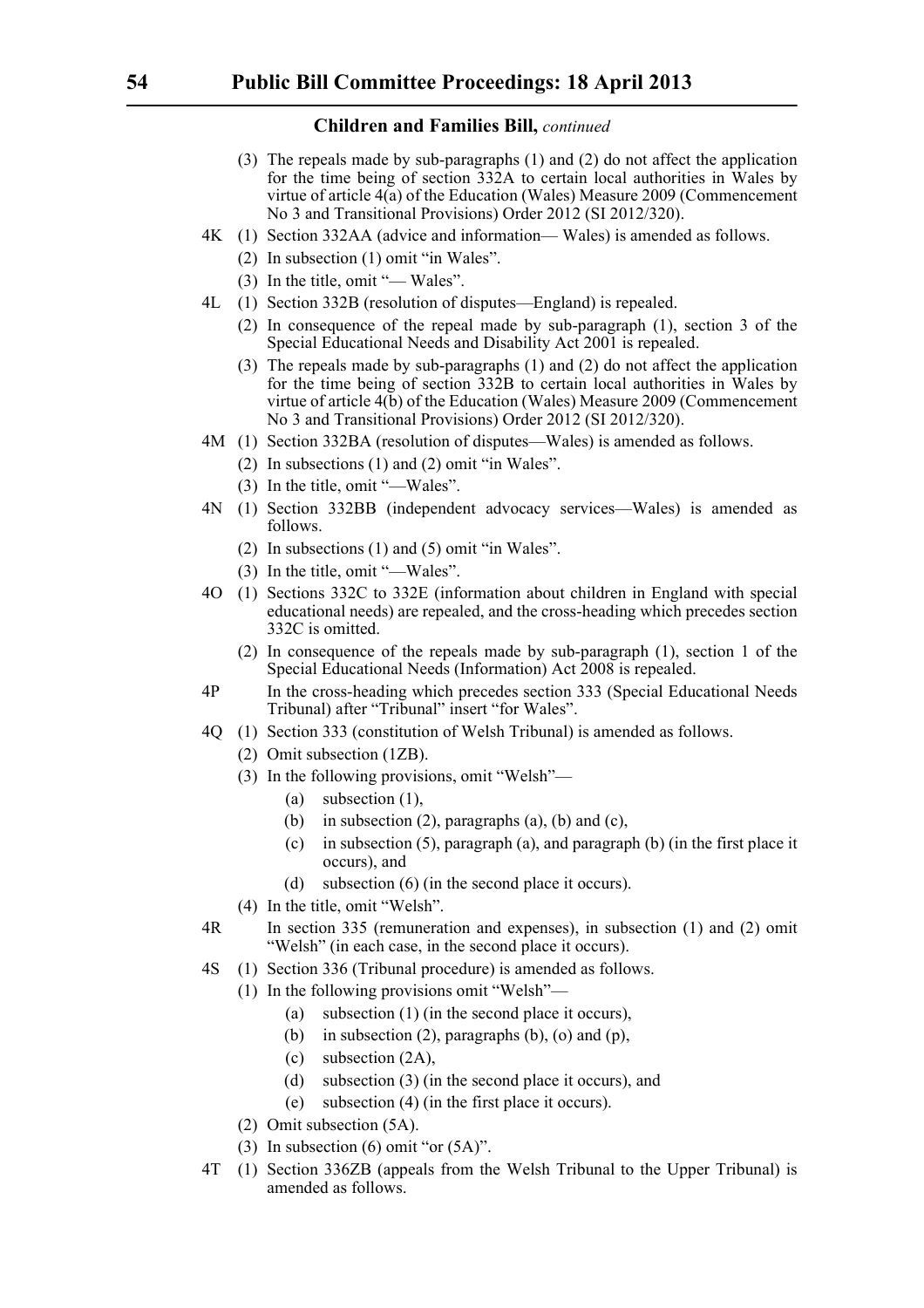- (2) In the following provisions, omit "Welsh"—
	- (a) subsection (1) (in both places it occurs),
	- (b) subsection (2), and
	- (c) subsection (3).
- (3) In the title, omit "Welsh".
- 4U In section 336A (compliance with orders), in subsection (2)—
	- (a) after "made" insert "by the Welsh Ministers with the agreement of the Secretary of State.", and
	- (b) omit paragraphs (a) and (b).'.

#### Mr Edward Timpson

Schedule **3**, page **139**, line **29**, at end insert—

- ' (1) Section 348 (provision of special education at non-maintained schools) is amended as follows.
- (2) In subsection (1) after paragraph (a) (and before the "and" which follows it) insert—

"(aa) the child is in the area of a local authority in Wales,".

(3) In the title, at the end insert "—Wales".'.

## Mr Edward Timpson

Schedule **3**, page **140**, line **33**, at end insert—

- '11A(1) Section 483A (city colleges and academies: special educational needs) is amended as follows.
	- (2) In subsection (2), in paragraph (a) for "a statement is maintained under section 324" substitute "an EHC plan or a statement under section 324 is maintained".
	- (3) In subsection (3), in paragraph (a) for "the statement" substitute "the EHC plan".
	- (4) In subsection (4), in paragraphs (a) and (b) after "specified in" insert "the plan or".
- 11B In section 507B (local authorities in England: functions in respect of leisuretime activities etc for persons aged 13 to 19 and certain persons aged 20 to 24), in subsection (2)(b) after "learning difficulty" insert "or disability".
- 11C In section 508F (local authorities in England: provision of transport etc for adult learners), in subsection (9) in the definition of "relevant young adult" for "who is aged under 25 and is subject to learning difficulty assessment" substitute "for whom an EHC plan is maintained".
- 11D In the title of section 508I (complaints about transport arrangements etc for young adults subject to learning difficulty assessment: England), for "adults subject to learning difficulty assessment" substitute "adult for whom EHC plan is maintained".
- 11E (1) Section 509AB (local authorities in England: further provision about transport policy statements for persons of sixth form age) is amended as follows.
	- (2) In subsection (1) after "difficulties" insert "or disabilities".
	- (3) In subsection (2)(b) after "difficulties" (in each place it occurs) insert "or disabilities".
- 11F In section 509AC (interpretation of sections 509AA and 509AB), in subsection (4) after "learning difficulties" insert "or disabilities".
- 11G (1) Section 514A (provision of boarding accommodation for persons subject to learning difficulty assessment) is amended as follows.

*Agreed to* **235**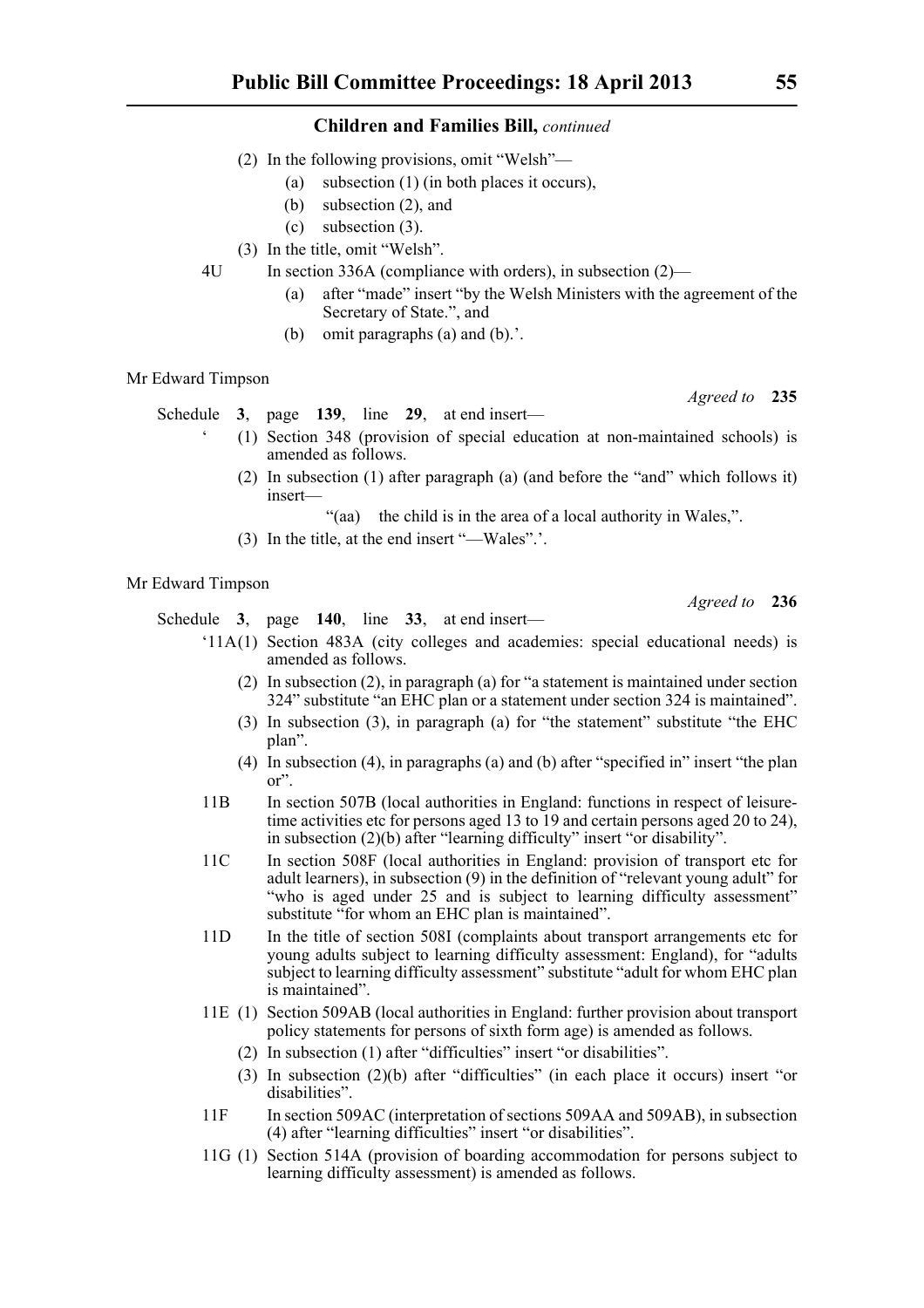- (2) In subsection  $(1)$ 
	- (a) after "who is" insert "over compulsory school age and for whom an EHC plan is maintained.", and
	- (b) omit paragraphs (a) and (b).
- (3) In the title, for "persons subject to learning difficulty assessment" substitute "person for whom an EHC plan is maintained".
- 11H In section 517 (payment of fees at schools not maintained by a local authority), in subsection  $(1)$ , for "or Part IV (special education needs)" substitute ", Part 4 (special education needs) or Part 3 of the Children and Families Act 2013 (children and young people in England with special educational needs)".
- 11I (1) Section 532A (direct payments: persons with special educational needs or subject to learning difficulty assessment) is amended as follows.
	- $(2)$  In subsection  $(1)$ 
		- (a) after "("the beneficiary")" insert "for whom the authority maintain an EHC plan.", and
		- (b) omit paragraphs (a) and (b).
	- (3) In subsection (2)—
		- (a) for paragraph (a) substitute—
			- "(a) special educational provision specified in the EHC plan;", and
		- (b) omit paragraph (b).
	- (4) In the title, omit "or subject to learning difficulty assessment".
- 11J In section 532B (direct payments: pilot schemes), in subsection (9) for paragraph (a) substitute—
	- "(a) section 43 of the Children and Families Act 2013 (duty to secure special educational provision in accordance with EHC plan);".
- 11K In section 560A (work experience for persons over compulsory school age), in subsection (1)(b) for "but under 25 and are subject to learning difficulty assessment" substitute "and for whom an EHC plan is maintained".
- 11L (1) Section 562C (detained persons with special educational needs) is amended as follows.
	- (2) In subsection (1) after "local authority" insert "in England were maintaining an EHC plan for a detained person, or a local authority in Wales".
	- (3) In subsection (2) after "must" insert "maintain the plan or".
	- (4) In subsection (4), in paragraph (a) after "specified in" insert "the plan or".
- 11M (1) Section 562G (information to be provided where statement of special educational needs previously maintained) is amended as follows.
	- (2) In subsection (1) after "local authority" insert "in England were maintaining an EHC plan for the person, or a local authority in Wales".
	- (3) In subsection (3)—
		- (a) after "maintaining" insert "the plan or", and
		- (b) after "copy of" insert "the plan or".
	- (4) In subsection (4) for "a statement for the person under section 324," substitute "an EHC plan or a statement under section 324 for the person,".
	- $(5)$  In subsection  $(5)$ 
		- (a) after "maintaining" insert "the plan or", and
		- (b) after "copy of" insert "the plan or".
	- (6) In subsection (7), in paragraph (b) after "maintaining" insert "the EHC plan or".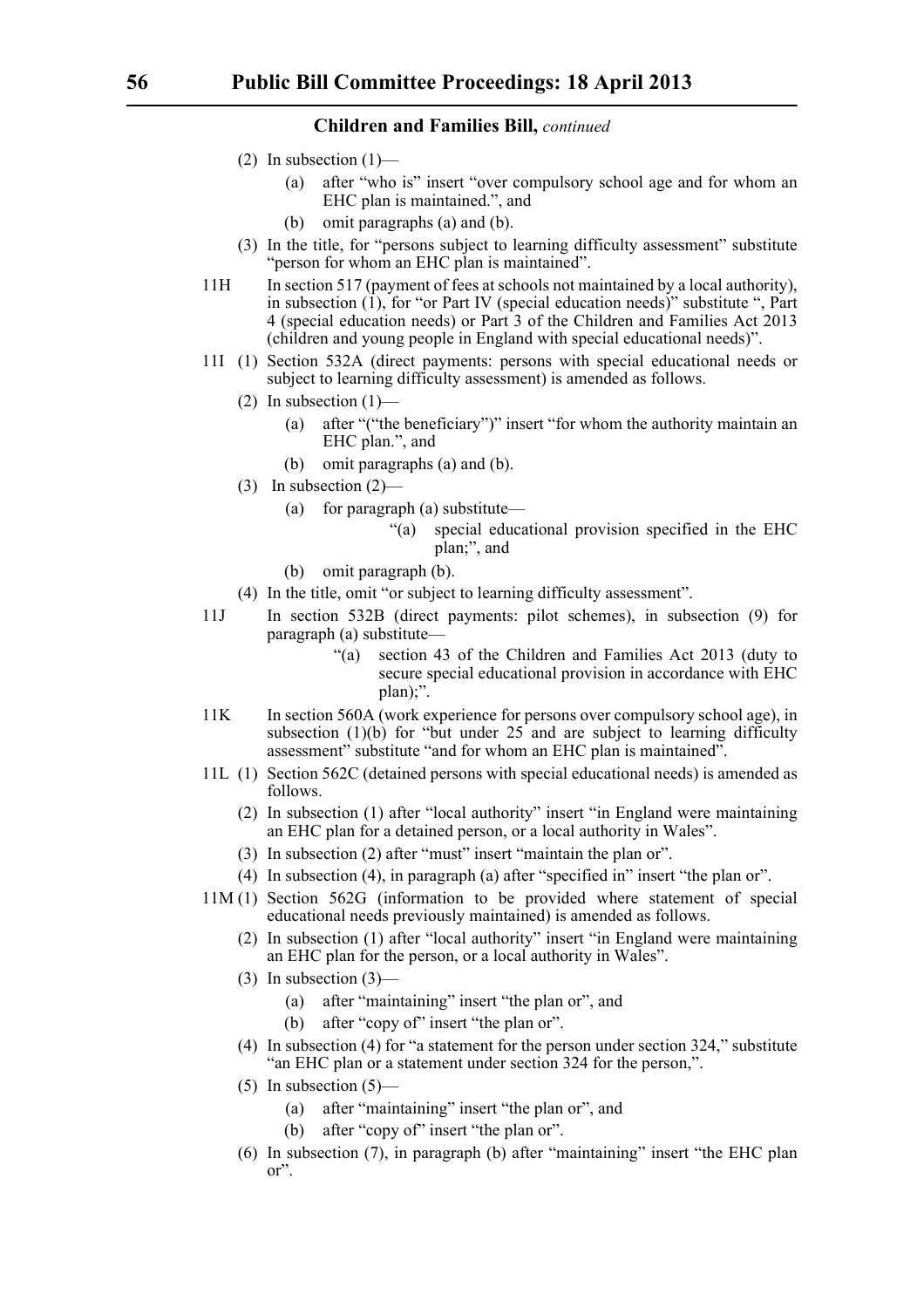- (7) In subsection (8)—
	- (a) after "maintaining" insert "the plan or", and
		- (b) in paragraph (a), for "a statement was being maintained for the person by a local authority under section 324" substitute "an EHC plan or a statement under section 324 was being maintained for the person by a local authority".
- (8) In subsection (9) after "a copy of any" insert "plan or".
- 11N (1) Section 562H (release of detained person appearing to host authority to require assessment) is amended as follows.
	- (2) For subsection (2) substitute—
		- "(2) Subsection (3) applies where it appears to the host authority that—
			- (a) if the home authority are a local authority in England, the detained person will, on release, be a child within the meaning given in section  $579(1)$ ;
			- (b) if the home authority are a local authority in Wales, the detained person will, on release, be a child within the meaning given in section 312(5)."
	- (3) In subsection (5), in paragraph (a) after "learning difficulty" insert "or disability".'.

Mr Edward Timpson

Schedule **3**, page **141**, line **3**, at end insert—

'"special educational provision"—

- (a) in relation to a person in the area of a local authority in England, has the meaning given by section 21(1) and (2) of the Children and Families Act 2013;
- (b) in relation to a child in the area of a local authority in Wales, has the meaning given by section 312(4);",
- ( ) after subsection (1) insert—
	- "(1A) For the purposes of this Act a person is subject to learning difficulty assessment if—
		- (a) an assessment under section 140 of the Learning and Skills Act 2000 (learning difficulty assessments: Wales) has been conducted in respect of the person, or
		- (b) arrangements for such an assessment to be conducted in respect of the person have been made or are required to be made.", and
- ( ) before subsection (4) insert—
	- "(3A) References in this Act to a person who is "in the area" of a local authority in England do not include a person who is wholly or mainly resident in the area of a local authority in Wales.
	- (3B) References in this Act to a person who is "in the area" of a local authority in Wales do not include a person who is wholly or mainly resident in the area of a local authority in England."'.

Mr Edward Timpson

## Schedule **3**, page **141**, line **6**, at end insert—

'( ) after the entry for "interest in land" insert—

*Agreed to* **237**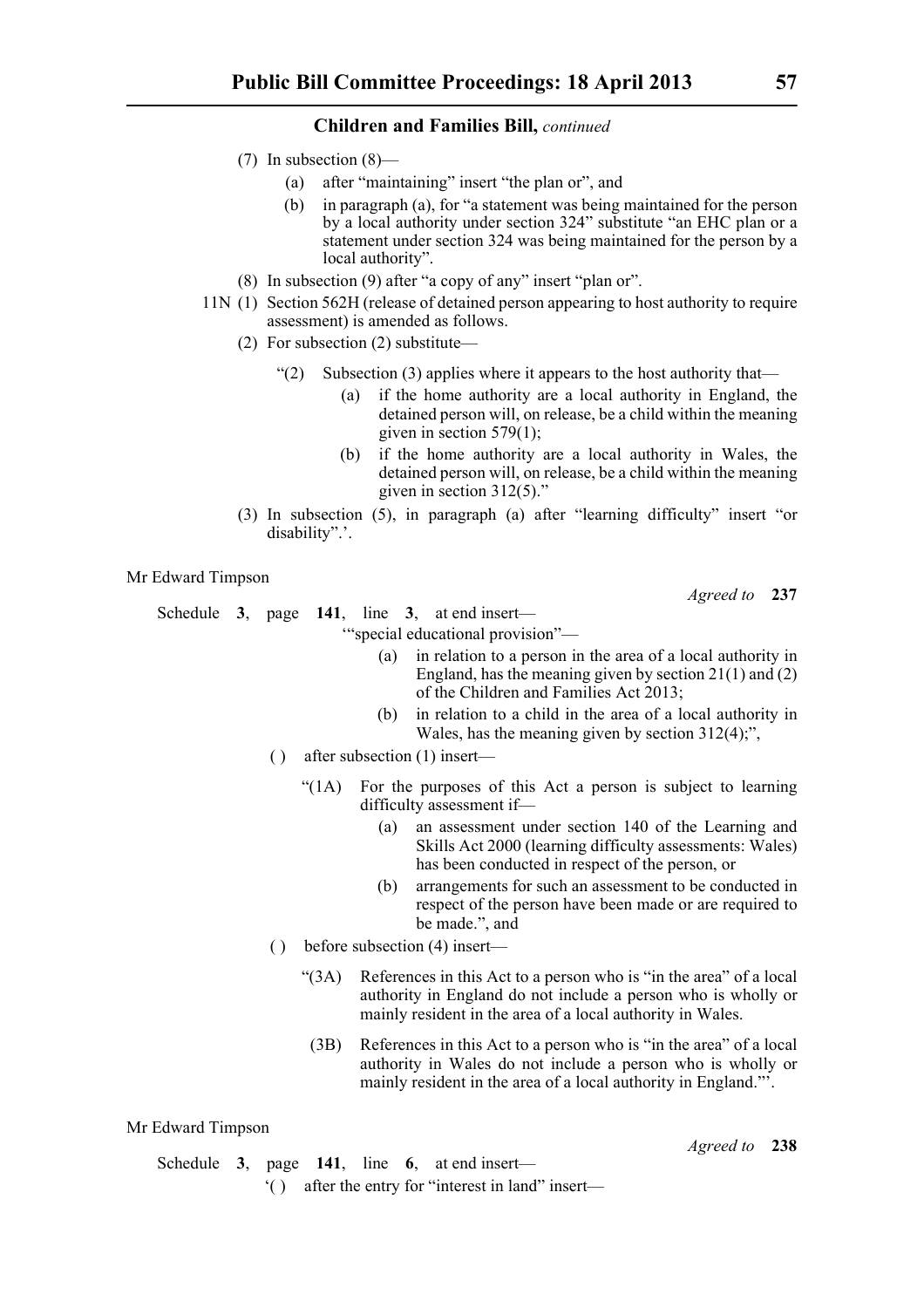| "in the area of a local authority in England"       | section $579(3A)$       |  |  |  |
|-----------------------------------------------------|-------------------------|--|--|--|
| in the area of a local authority in Wales           | section<br>$579(3B)$ ", |  |  |  |
| for the entry for "learning difficulty" substitute— |                         |  |  |  |

| "learning difficulty (in relation to a child in the area of a local section $312(2)$ ) |  |  |  |  |  |                            |                    |
|----------------------------------------------------------------------------------------|--|--|--|--|--|----------------------------|--------------------|
| authority in Wales)                                                                    |  |  |  |  |  |                            | and $(3)$ (subject |
|                                                                                        |  |  |  |  |  |                            | subsection         |
|                                                                                        |  |  |  |  |  | $(3A))^{\prime\prime}$ ,'. |                    |

## Mr Edward Timpson

*Agreed to* **239**

- Schedule **3**, page **141**, leave out lines 7 to 11 and insert— '( ) in the entry for "special educational needs", in the second column for "section  $312(1)$ " substitute "section  $579(1)$ ",
	- ( ) in the entry for "special educational provision", in the second column for "section  $312(4)$ " substitute "section  $579(1)$ ".
	- ( ) in the entry for "special school", in the second column for "sections 6(2) and" substitute "section", and
	- ( ) in the entry for "subject to learning difficulty assessment", in the second column for "section 13(4)" substitute "section 579(1A)".'.

## Mr Edward Timpson

Schedule **3**, page **141**, line **11**, at end insert—

- '13A In Schedule 35B (meaning of "eligible child" for purposes of section 508B), in paragraph 15(3)—
	- (a) in paragraph (a) for "statement maintained for the child under section 324" substitute "EHC plan maintained for the child", and
	- (b) in paragraph (b) for "statement" substitute "plan".
- 13B (1) In Schedule 36A (education functions), the table in paragraph 2 is amended as follows.
	- (2) In the entry for the Disabled Persons (Services, Consultation and Representation) Act 1986, in the second column after "child with" insert "an EHC plan or".
	- (3) In the entry for the Learning and Skills Act 2000, omit the entry for section 139A.'.

*Schedule, as amended, agreed to.*

Mrs Sharon Hodgson Lisa Nandy

Clause **72**, page **48**, line **23**, at end insert—

*Not called* **184**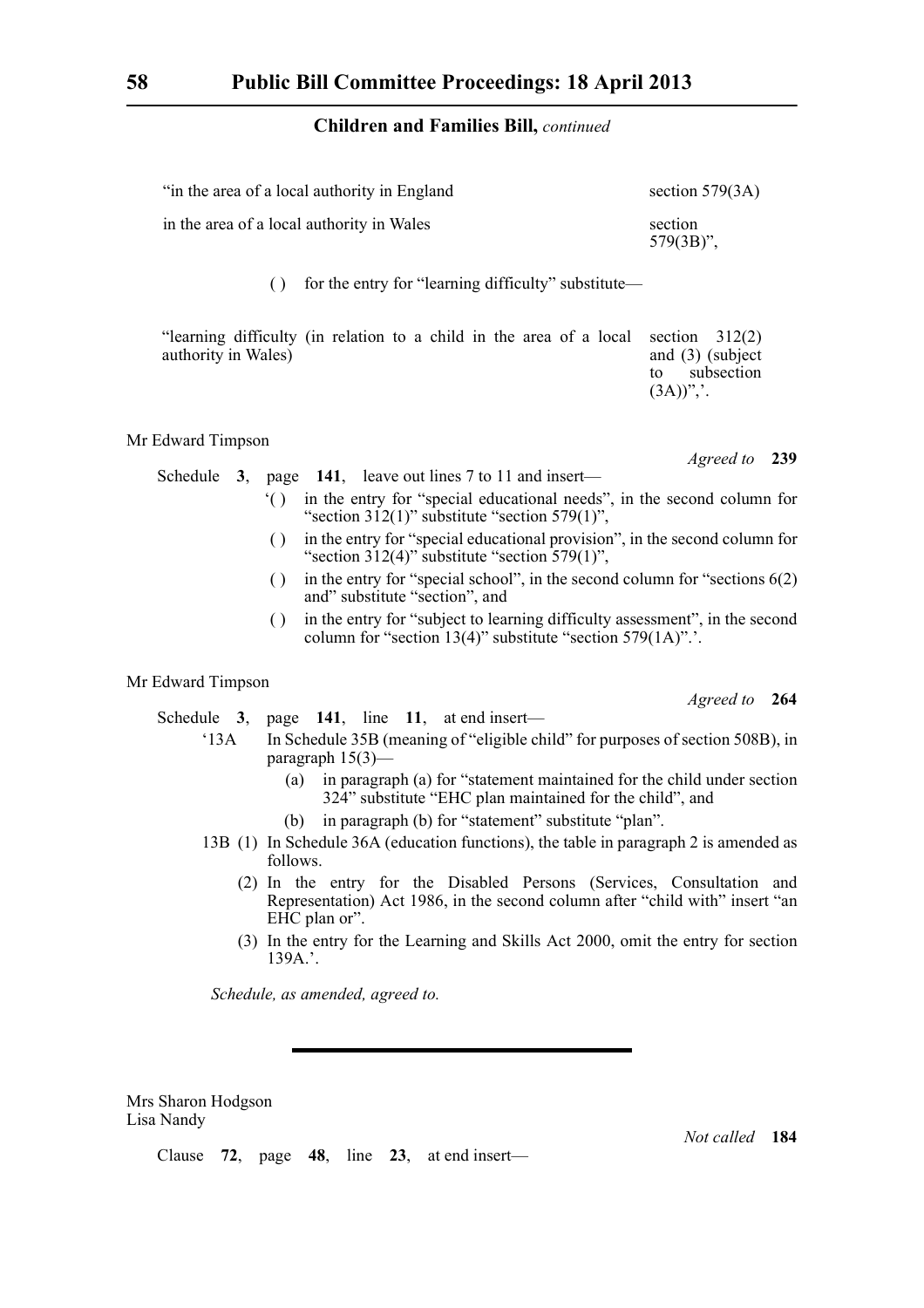'"well-being" means well-being so far as relating to the matters specified in section  $10(2)$  (a) to (e) of the Children Act 2004.'.

*Clause agreed to.*

Mrs Sharon Hodgson Lisa Nandy

> *Negatived on division* **284** Clause **73**, page **48**, line **43**, at beginning insert 'If, after a consultation period of not less than three months, and the publication of a response to the consultation, the Secretary of State is satisfied with the provisions, he may make an order so that'.

*Clause agreed to on division.*

Mr Edward Timpson Jo Swinson

*Agreed to* **241**

*Agreed to* **242**

*Agreed to* **243**

Schedule **4**, page **142**, line **14**, at end insert—

'() In subsection (5), for "under Chapter 4" substitute "by the Chief Inspector for the purposes of Chapter 4".'.

Mr Edward Timpson Jo Swinson

- Schedule **4**, page **143**, leave out lines 24 to 27 and insert— "(aa) prohibiting the applicant from being registered in the early years register as an early years childminder if the applicant is registered with a childminder agency;
	- (ab) prohibiting the applicant from being registered with an early years childminder agency as an early years childminder if the applicant is registered—
		- (i) with another childminder agency;
		- (ii) in the early years register or the general childcare register;".'.

Mr Edward Timpson Jo Swinson

- Schedule **4**, page **144**, leave out lines 13 to 16 and insert—
	- "(aa) prohibiting the applicant from being registered in the early years register as an early years provider other than a childminder if the applicant is registered with a childminder agency;
	- (ab) prohibiting the applicant from being registered with an early years childminder agency as an early years provider other than a childminder if the applicant is registered—
		- (i) with another childminder agency;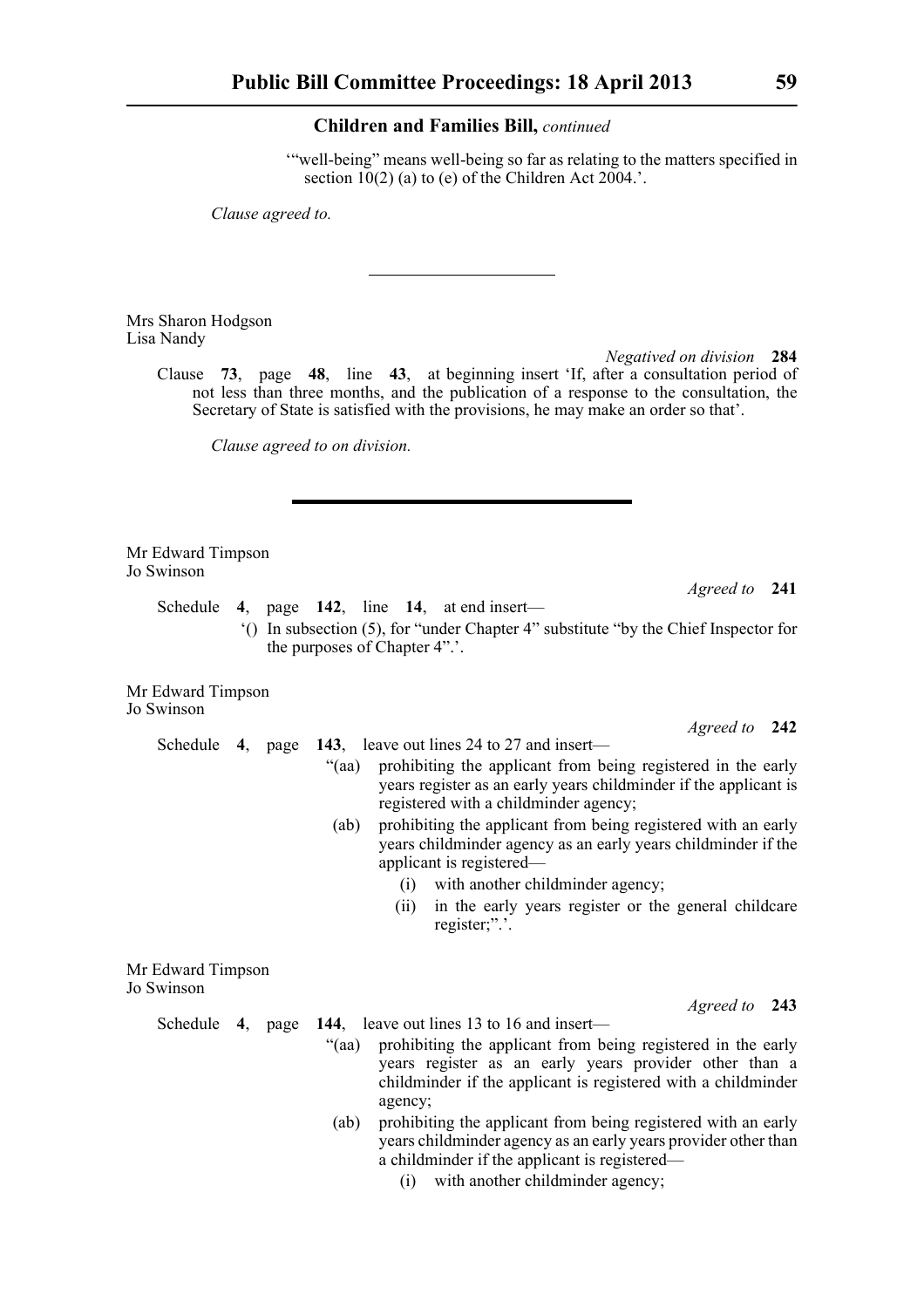(ii) in the early years register or the general childcare register;".'.

| Mr Edward Timpson<br>Jo Swinson |         |                                                                                                                                                                                                                                                                                                                                                                                                                                                                                                    |
|---------------------------------|---------|----------------------------------------------------------------------------------------------------------------------------------------------------------------------------------------------------------------------------------------------------------------------------------------------------------------------------------------------------------------------------------------------------------------------------------------------------------------------------------------------------|
| Schedule                        | 4, page | Agreed to 244<br>149, leave out lines 19 to 22 and insert—                                                                                                                                                                                                                                                                                                                                                                                                                                         |
|                                 |         | prohibiting the applicant from being registered in Part A of the<br>"(aa)<br>general childcare register as a later years childminder if the<br>applicant is registered with a childminder agency;<br>prohibiting the applicant from being registered with a later<br>(ab)<br>years childminder agency as an later years childminder if the<br>applicant is registered—<br>with another childminder agency;<br>(i)<br>in the early years register or the general childcare<br>(ii)<br>register;".'. |
| Mr Edward Timpson<br>Jo Swinson |         |                                                                                                                                                                                                                                                                                                                                                                                                                                                                                                    |
| Schedule 4, page                |         | Agreed to 245<br>150, leave out lines 8 to 11 and insert—                                                                                                                                                                                                                                                                                                                                                                                                                                          |
|                                 |         | prohibiting the applicant from being registered in Part A of the<br>"(aa)<br>general childcare register as a later years provider other than<br>a childminder if the applicant is registered with a childminder<br>agency;                                                                                                                                                                                                                                                                         |
|                                 |         | prohibiting the applicant from being registered with a later<br>(ab)<br>years childminder agency as a later years provider other than<br>a childminder if the applicant is registered—<br>with another childminder agency;<br>(i)                                                                                                                                                                                                                                                                  |
|                                 |         | in the early years register or the general childcare<br>(ii)<br>register;".'.                                                                                                                                                                                                                                                                                                                                                                                                                      |
| Mr Edward Timpson<br>Jo Swinson |         |                                                                                                                                                                                                                                                                                                                                                                                                                                                                                                    |
| Schedule                        |         | Agreed to 246<br>4, page $150$ , line $36$ , at end insert—                                                                                                                                                                                                                                                                                                                                                                                                                                        |

- '17A In section 57 (special procedure for registered early years providers), in the title for "registered early years providers" substitute "providers registered in the early years register".
- 17B After section 57 insert—

## **"57A Special procedure for providers registered with early years childminder agencies**

- (1) Subsection (2) applies where—
	- (a) a person is registered with an early years childminder agency as an early years childminder, and
	- (b) that agency is also a later years childminder agency.
- (2) If the person gives notice to the agency that he or she proposes to provide later years childminding in respect of which he or she is required to be registered under this Chapter, the agency must—
	- (a) register the person in the register maintained by the agency as a later years childminder, and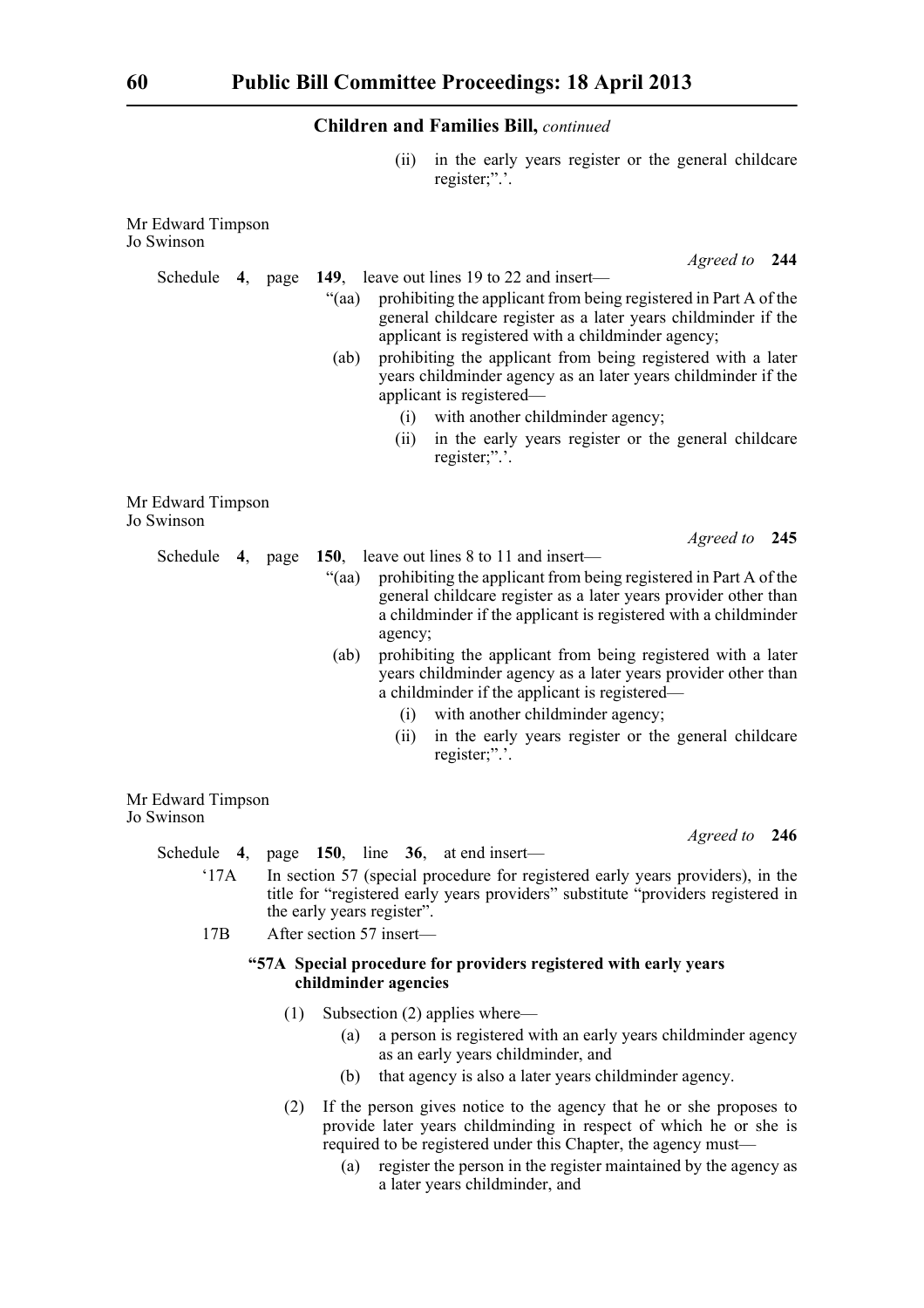- (b) give the person a certificate of registration stating that he or she is so registered.
- (3) Subsection (4) applies where—
	- (a) a person is registered with an early years childminder agency in respect of particular premises as an early years provider other than a childminder, and
	- (b) that agency is also a later years childminder agency.
- (4) If the person gives notice to the agency that he or she proposes to provide later years provision in respect of which he or she is required to be registered under this Chapter on the same premises, the agency must—
	- (a) register the person in the register maintained by the agency as a later years provider other than a childminder, in respect of the premises, and
	- (b) give the person a certificate of registration stating that he or she is so registered.
- (5) Subsections (3) and (4) of section 56A apply in relation to a certificate of registration given in pursuance of subsection (2) or (4) of this section as they apply in relation to a certificate of registration given in pursuance of subsection (1) or (2) of that section."'.

Mr Edward Timpson Jo Swinson

*Agreed to* **247**

Schedule **4**, page **154**, line **18**, at end insert—

#### 'PART 3A

#### VOLUNTARY REGISTRATION WITH CHILDMINDER AGENCY

- 21A In section 65 (special procedure for persons already registered), in the title, at the end insert "in a childcare register".
- 21B After section 65 insert—

*"Voluntary registration of persons registered with childminder agencies*

#### **65A Procedure for persons already registered with a childminder agency**

- (1) A person who is registered as an early years childminder with an early years childminder agency or as a later years childminder with a later years childminder agency may give notice to the agency that he or she wishes to be registered with the agency in respect of the provision in England of—
	- (a) later years childminding for a child who has attained the age of eight;
	- (b) early years childminding or later years childminding for a child who has not attained that age but in respect of which the person is not required to be registered under Chapter 2 or 3.
- (2) If a person gives notice to an agency under subsection (1), the agency must—
	- (a) register the person in the register maintained by the agency as a childminder registered under this Chapter, and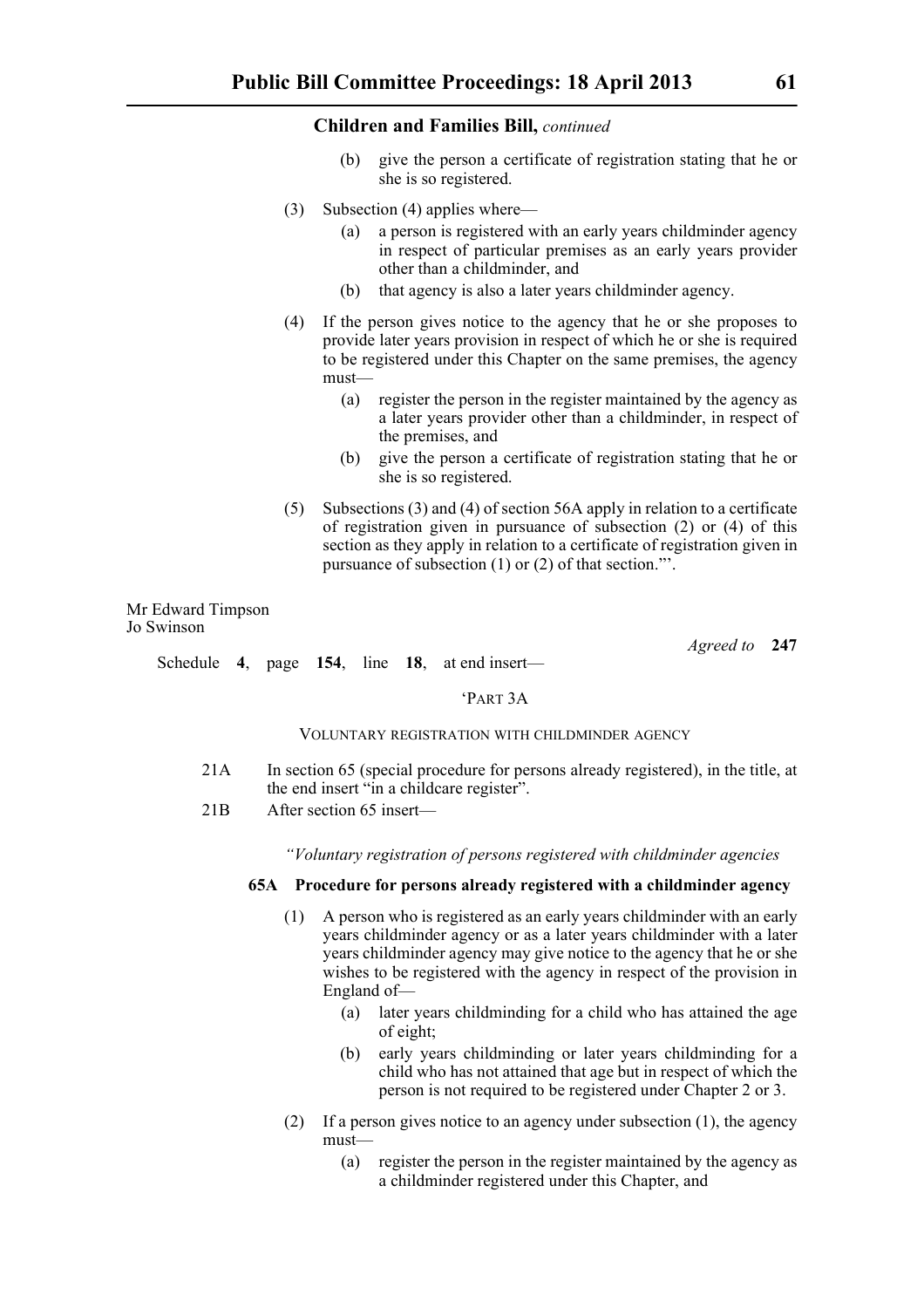- give the person a certificate of registration stating that he or she is so registered.
- (3) A person who is registered as an early years provider (other than an childminder) with an early years childminder agency or as a later years provider (other than a childminder) with a later years childminder agency in respect of particular premises may give notice to the agency that he or she wishes to be registered with the agency in respect of the provision on the same premises of—
	- (a) later years provision (other than later years childminding) for a child who has attained the age of eight;
	- (b) early years provision or later years provision (other than early years or later years childminding) for a child who has not attained that age but in respect of which the person is not required to be registered under Chapter 2 or 3.
- (4) If a person gives notice to an agency under subsection (3), the agency must—
	- (a) register the person in the register maintained by the agency as a provider of childcare (other than a childminder) registered under this Chapter, in respect of the premises, and
	- (b) give the person a certificate of registration stating that he or she is so registered.
- (5) A certificate of registration given to the applicant in pursuance of subsection (2) or (4) must contain prescribed information about prescribed matters.
- (6) If there is a change of circumstances which requires the amendment of a certificate of registration, the agency must give the registered person an amended certificate."
- 21C In section 66 (conditions on registration), in subsections (1) and (5) for "under this Chapter" substitute "in Part B of the general childcare register".
- 21D (1) Section 67 (regulations governing activities) is amended as follows.
	- (2) In subsection (4)—
		- (a) after "Chief Inspector" insert ", early years childminder agencies or later years childminder agencies", and
		- (b) omit "his".
	- (3) In subsection  $(5)$ 
		- (a) after "Chief Inspector" insert ", early years childminder agencies or later years childminder agencies", and
		- (b) omit "his".
	- (4) In subsection (6) after paragraph (a) (and before the "or" which follows it) insert—
		- "(aa) by early years childminder agencies or later years childminder agencies in the exercise of functions under this Part,".'.

Mr Edward Timpson Jo Swinson

- Schedule **4**, page **154**, line **33**, at end insert—
	- '() In subsection (5) for "as a childminder under Chapter 4" substitute "under Chapter 4 in Part B of the general childcare register as a childminder".'.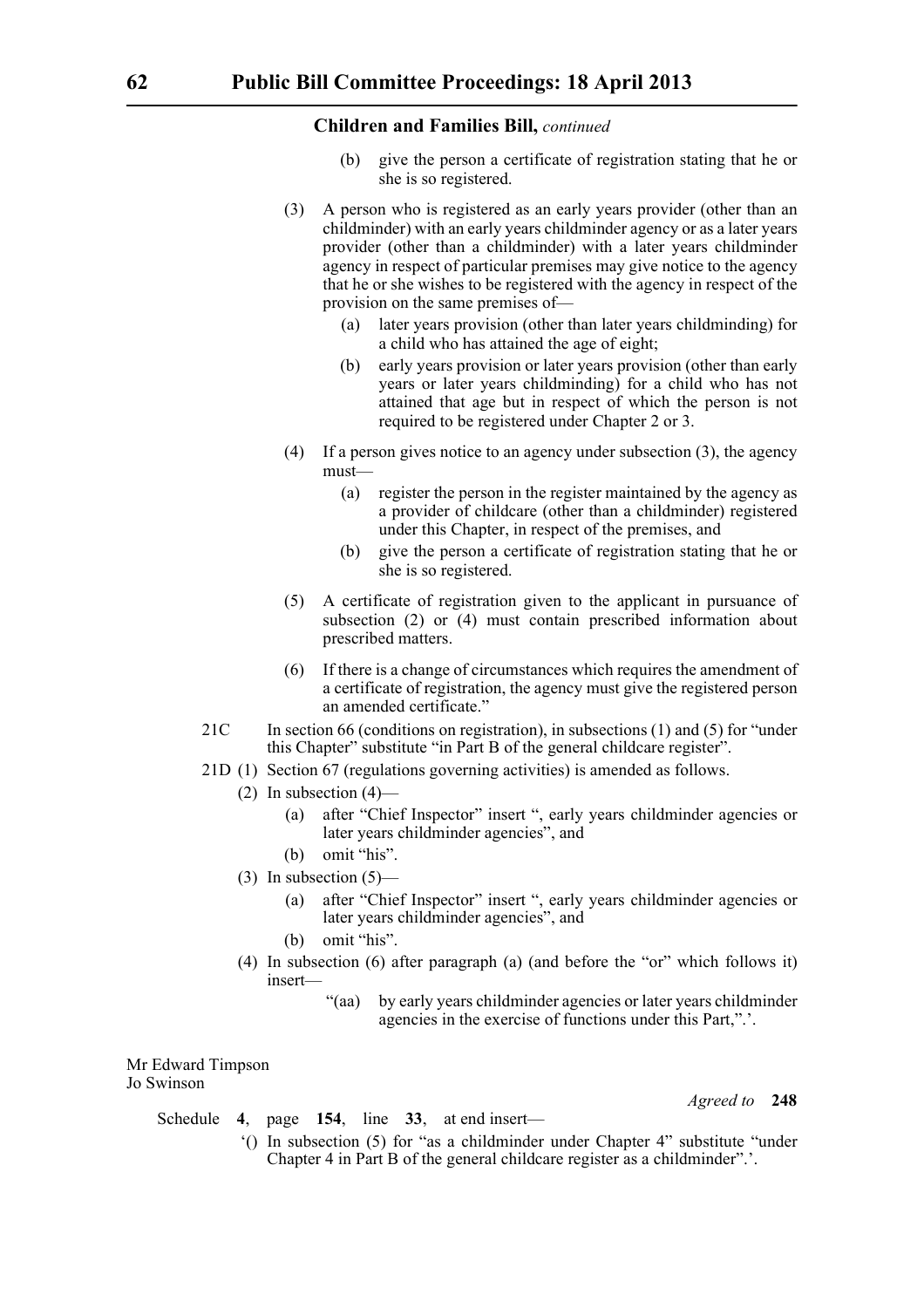| Mr Edward Timpson<br>Jo Swinson |                                  |  |                                                                                                                                                                                                               |            |
|---------------------------------|----------------------------------|--|---------------------------------------------------------------------------------------------------------------------------------------------------------------------------------------------------------------|------------|
|                                 |                                  |  | Agreed to 249<br>Schedule 4, page 155, line 23, leave out 'or $3'$ and insert ', $3$ or $4'$ .                                                                                                                |            |
| Mr Edward Timpson<br>Jo Swinson |                                  |  |                                                                                                                                                                                                               | <b>250</b> |
|                                 |                                  |  | Agreed to<br>Schedule 4, page 156, line 27, leave out 'or $3'$ and insert ', $3$ or $4'$ .                                                                                                                    |            |
| Mr Edward Timpson<br>Jo Swinson |                                  |  |                                                                                                                                                                                                               |            |
|                                 |                                  |  | <i>Agreed to</i><br>Schedule 4, page 156, line 40, leave out 'or $3'$ and insert ', $3$ or $4'$ .                                                                                                             | 251        |
| Mr Edward Timpson<br>Jo Swinson |                                  |  |                                                                                                                                                                                                               |            |
|                                 | the general childcare register'. |  | Agreed to 252<br>Schedule 4, page 157, line 40, leave out 'under Chapter 4' and insert 'in Part B of                                                                                                          |            |
| Mr Edward Timpson<br>Jo Swinson |                                  |  |                                                                                                                                                                                                               |            |
|                                 |                                  |  | Agreed to 253<br>Schedule 4, page 159, line 7, at end insert—                                                                                                                                                 |            |
|                                 | $^{\circ}$ (3C)                  |  | An early years childminder agency or a later years childminder agency<br>must not register for the purposes of Chapter 4 a person who is<br>disqualified from registration by regulations under section 75.". |            |
| Mr Edward Timpson<br>Jo Swinson |                                  |  |                                                                                                                                                                                                               |            |
|                                 |                                  |  | Agreed to 254<br>Schedule 4, page 159, line 8, leave out 'or $(3B)$ ' and insert ', $(3B)$ or $(3C)$ '.                                                                                                       |            |
| Mr Edward Timpson<br>Jo Swinson |                                  |  |                                                                                                                                                                                                               |            |
|                                 |                                  |  | Agreed to 255<br>Schedule 4, page 159, line 13, leave out 'or $(3B)$ ' and insert ', $(3B)$ or $(3C)$ '.                                                                                                      |            |
| Mr Edward Timpson<br>Jo Swinson |                                  |  |                                                                                                                                                                                                               |            |
|                                 |                                  |  | <i>Agreed to</i><br>Schedule 4, page 162, line 17, leave out 'or 3' and insert ', 3 or 4'.                                                                                                                    | 256        |
| Mr Edward Timpson<br>Jo Swinson |                                  |  |                                                                                                                                                                                                               |            |
|                                 |                                  |  | <i>Agreed to</i><br>Schedule 4, page 162, line 29, after 'to' insert 'the Secretary of State,'.                                                                                                               | 257        |
| Mr Edward Timpson<br>Jo Swinson |                                  |  |                                                                                                                                                                                                               |            |
|                                 |                                  |  | Agreed to<br>Schedule 4, page 162, line 32, after 'to' insert 'the Secretary of State,'.                                                                                                                      | 258        |